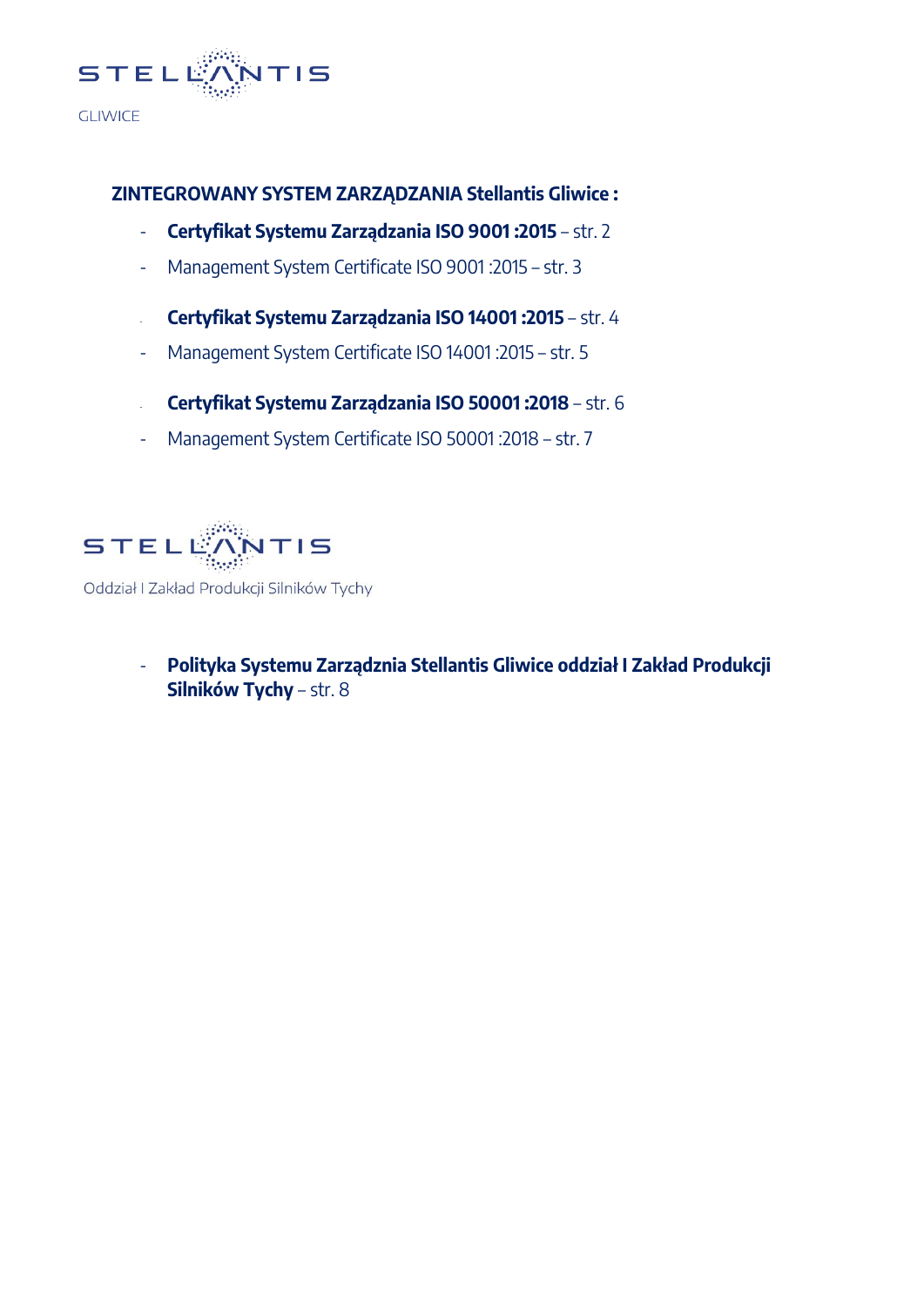

## **CERTYFIKAT** SYSTEMU ZARZĄDZANIA

Certyfikat Nr: C541708

Data pierwszej certyfikacji: 15 marca 2021 (przez inną Jednostkę Certyfikacyjną) Ważność certyfikatu: 06 maja 2022 – 14 marca 2024

Niniejszym potwierdza się, że system zarządzania organizacji:

#### **Stellantis Gliwice Sp. z o.o.**

ul. Adama Opla 1, 44-121 Gliwice, Poland

spełnia wymagania normy Systemu Zarządzania Jakością: **ISO 9001:2015**

Certyfikat obejmuje następujący zakres: **Produkcja samochodòw użytkowych (osobowych i dostawczych) (IAF 22)**

 $V$ imercate (MB), 06 maja 2022





EMAS Nº 009 P<br>PRD Nº 003 B<br>PRS Nº 094 C<br>SSI Nº 002 G

i MLA EA per gli schemi di accreditamento<br>, PRD, PRS, ISP, GHG, LAB e LAT, di MLA IAF<br>iemi di accreditamento SGQ, SGA, SSI, FSM<br>i MRA ILAC per gli schemi di accreditamento<br>, LAT e ISP

Miejsce i data: Wimieniu biura wystawiającego certyfikat:<br>
Vimieniu biura wystawiającego certyfikat:<br>
Vimieniu biura wystawiającego certyfikat: **Via Energy Park, 14, - 20871 Vimercate (MB) - Italy**

landie Bornun



Pełnomocnik Zarządu

Niespełnienie wymagań wymienionych w Umowie o Certyfikację może spowodować utratę ważności certyfikatu.

Jednostka Akredytowana: DNV Business Assurance Italy S.r.l., Via Energy Park, 14 - 20871 Vimercate (MB) - Italy - TEL: +39 68 99 905. [www.dnv.it](http://www.dnv.it)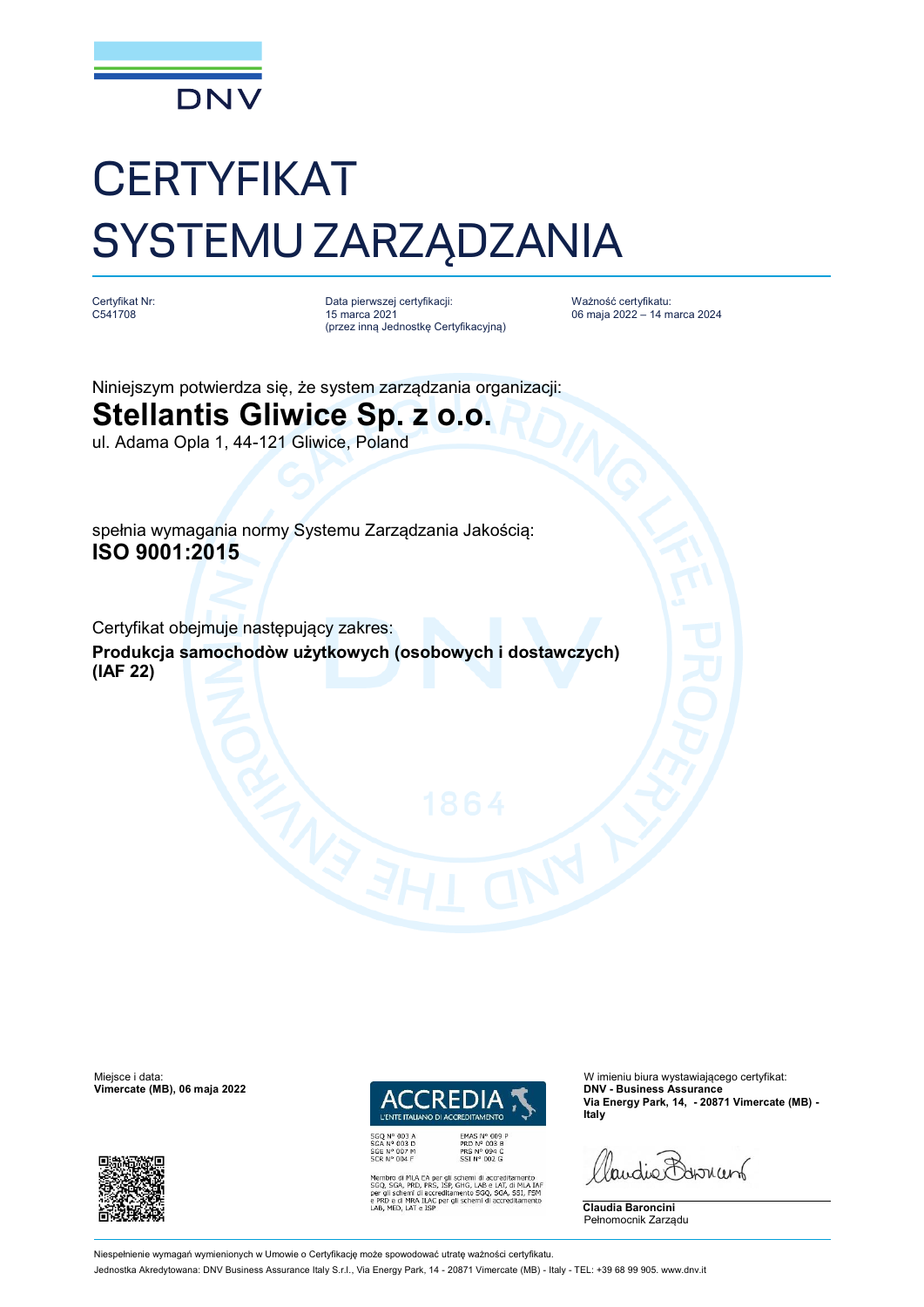

# MANAGEMENT SYSTEM **CERTIFICATE**

Certificate no.: C541708

Initial certification date: 15 March 2021 (by different Certification body) Valid: 06 May 2022 – 14 March 2024

This is to certify that the management system of **Stellantis Gliwice Sp. z o.o.** ul. Adama Opla 1, 44-121 Gliwice, Poland

has been found to conform to the Quality Management System standard: **ISO 9001:2015**

This certificate is valid for the following scope: **Production of commercial vehicles (passengers and commercial) (IAF 22)**

Place and date: For the issuing office:<br> **Place and date:** For the issuing office:<br> **Place and date:** For the issuing office:<br> **Place and date:** For the issuing office:  $V$ imercate (MB), 06 May 2022





EMAS Nº 009 P<br>PRD Nº 003 B<br>PRS Nº 094 C<br>SSI Nº 002 G MLA EA per gli schemi di accreditamento<br>PRD, PRS, ISP, GHG, LAB e LAT, di MLA IAF<br>emi di accreditamento SGQ, SGA, SSI, FSM<br>MRA ILAC per gli schemi di accreditamento **Via Energy Park, 14, - 20871 Vimercate (MB) - Italy**

landie Barnant

**Claudia Baroncini** Management Representative

Lack of fulfilment of conditions as set out in the Certification Agreement may render this Certificate invalid. ACCREDITED UNIT: DNV Business Assurance Italy S.r.l., Via Energy Park, 14 - 20871 Vimercate (MB) - Italy - TEL: +39 68 99 905. [www.dnv.it](http://www.dnv.it)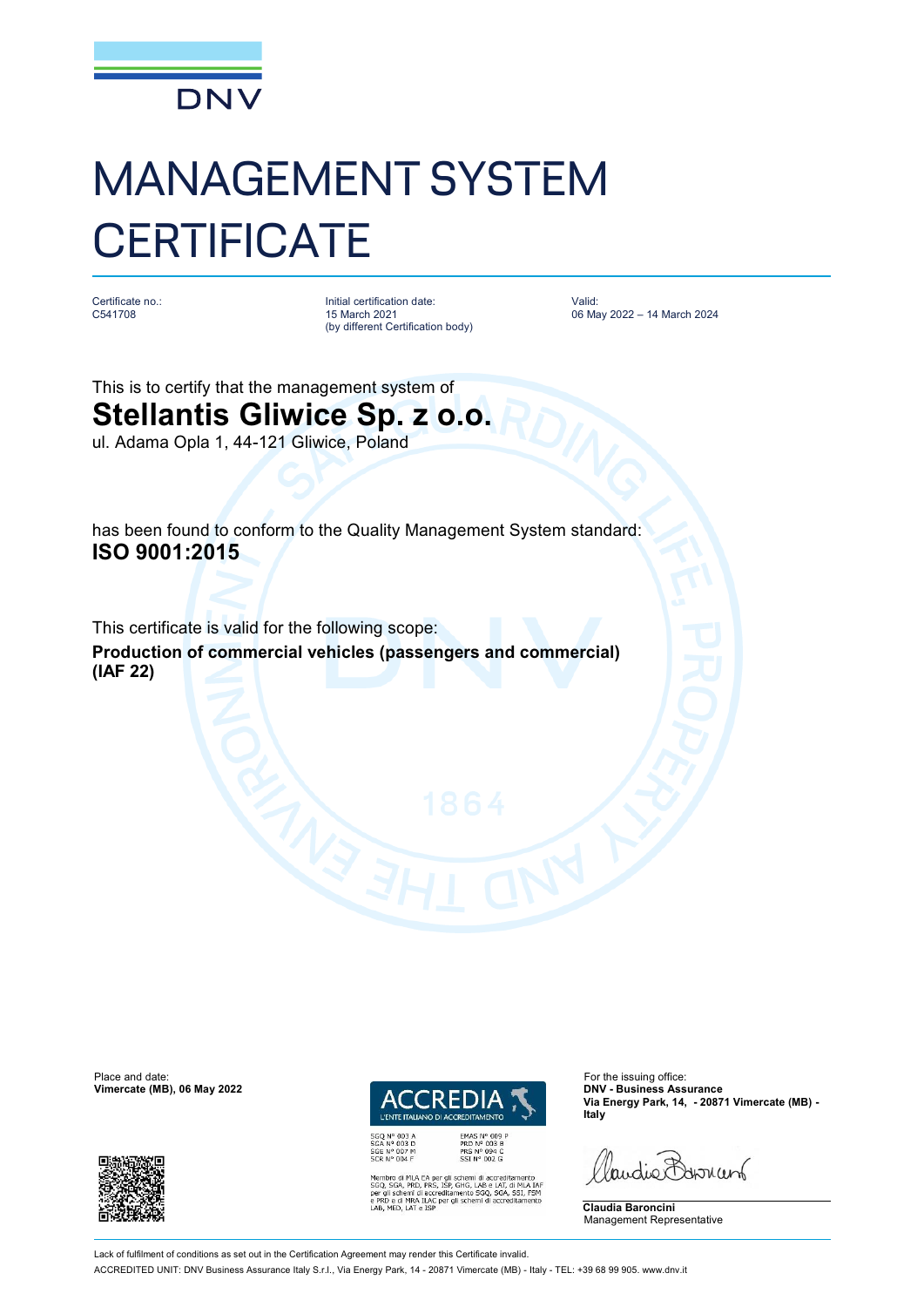

## **CERTYFIKAT** SYSTEMU ZARZĄDZANIA

Certyfikat Nr: C539764

Data pierwszej certyfikacji: 15 marca 2021 (przez inną Jednostkę Certyfikacyjną) Ważność certyfikatu: 16 maja 2022 – 14 marca 2024

Niniejszym potwierdza się, że system zarządzania organizacji:

### **Stellantis Gliwice Sp. z o.o.**

ul. Adama Opla 1, 44-121 Gliwice, Poland

spełnia wymagania normy Systemu Zarządzania Środowiskowego: **ISO 14001:2015**

Certyfikat obejmuje następujący zakres: **Produkcja samochodòw użytkowych (osobowych i dostawczych) (IAF 22)**

 $V$ imercate (MB), 16 maja 2022





EMAS Nº 009 P<br>PRD Nº 003 B<br>PRS Nº 094 C<br>SSI Nº 002 G i MLA EA per gli schemi di accreditamento<br>, PRD, PRS, ISP, GHG, LAB e LAT, di MLA IAF<br>iemi di accreditamento SGQ, SGA, SSI, FSM<br>i MRA ILAC per gli schemi di accreditamento<br>, LAT e ISP

Miejsce i data: Wimieniu biura wystawiającego certyfikat:<br>
Vimieniu biura wystawiającego certyfikat:<br>
Vimieniu biura wystawiającego certyfikat: **Via Energy Park, 14, - 20871 Vimercate (MB) - Italy**

landie Barnant



**Claudia Baroncini** Pełnomocnik Zarządu

Niespełnienie wymagań wymienionych w Umowie o Certyfikację może spowodować utratę ważności certyfikatu.

Jednostka Akredytowana: DNV Business Assurance Italy S.r.l., Via Energy Park, 14 - 20871 Vimercate (MB) - Italy - TEL: +39 68 99 905. [www.dnv.it](http://www.dnv.it)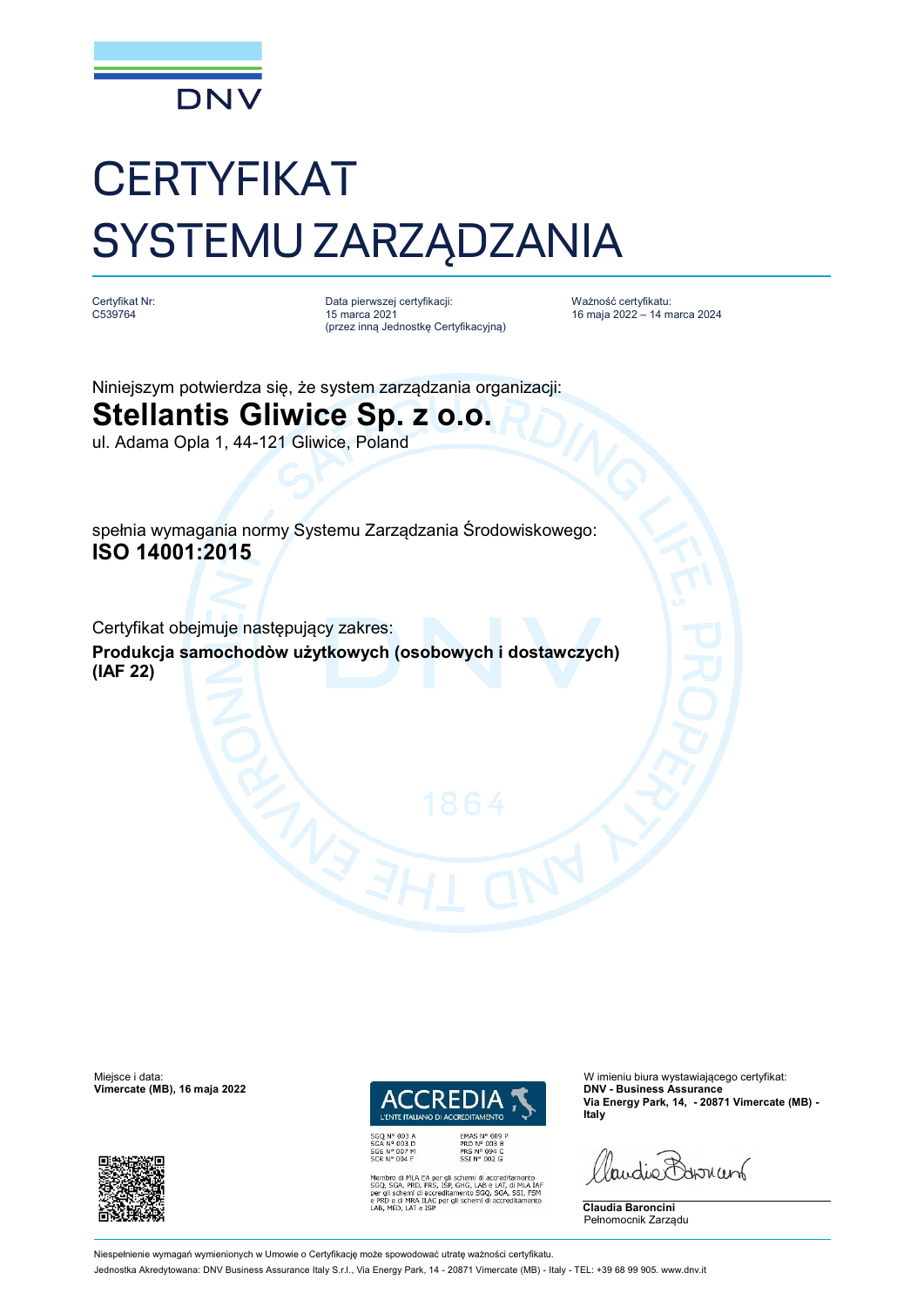

# MANAGEMENT SYSTEM **CERTIFICATE**

Certificate no.: C539764

Initial certification date: 15 March 2021 (by different Certification body) Valid: 16 May 2022 – 14 March 2024

This is to certify that the management system of **Stellantis Gliwice Sp. z o.o.** ul. Adama Opla 1, 44-121 Gliwice, Poland

has been found to conform to the Environmental Management System standard: **ISO 14001:2015**

This certificate is valid for the following scope: **Production of commercial vehicles (passengers and commercial) (IAF 22)**

Place and date: For the issuing office:<br> **Place and date:** For the issuing office:<br> **Place and date:** For the issuing office:<br> **Place and date:** For the issuing office:  $V$ imercate (MB), 16 May 2022





EMAS Nº 009 P<br>PRD Nº 003 B<br>PRS Nº 094 C<br>SSI Nº 002 G MLA EA per gli schemi di accreditamento<br>PRD, PRS, ISP, GHG, LAB e LAT, di MLA IAF<br>emi di accreditamento SGQ, SGA, SSI, FSM<br>MRA ILAC per gli schemi di accreditamento<br>LAT e ISP **Via Energy Park, 14, - 20871 Vimercate (MB) - Italy**

landie Barnant

**Claudia Baroncini** Management Representative

Lack of fulfilment of conditions as set out in the Certification Agreement may render this Certificate invalid.

ACCREDITED UNIT: DNV Business Assurance Italy S.r.l., Via Energy Park, 14 - 20871 Vimercate (MB) - Italy - TEL: +39 68 99 905. [www.dnv.it](http://www.dnv.it)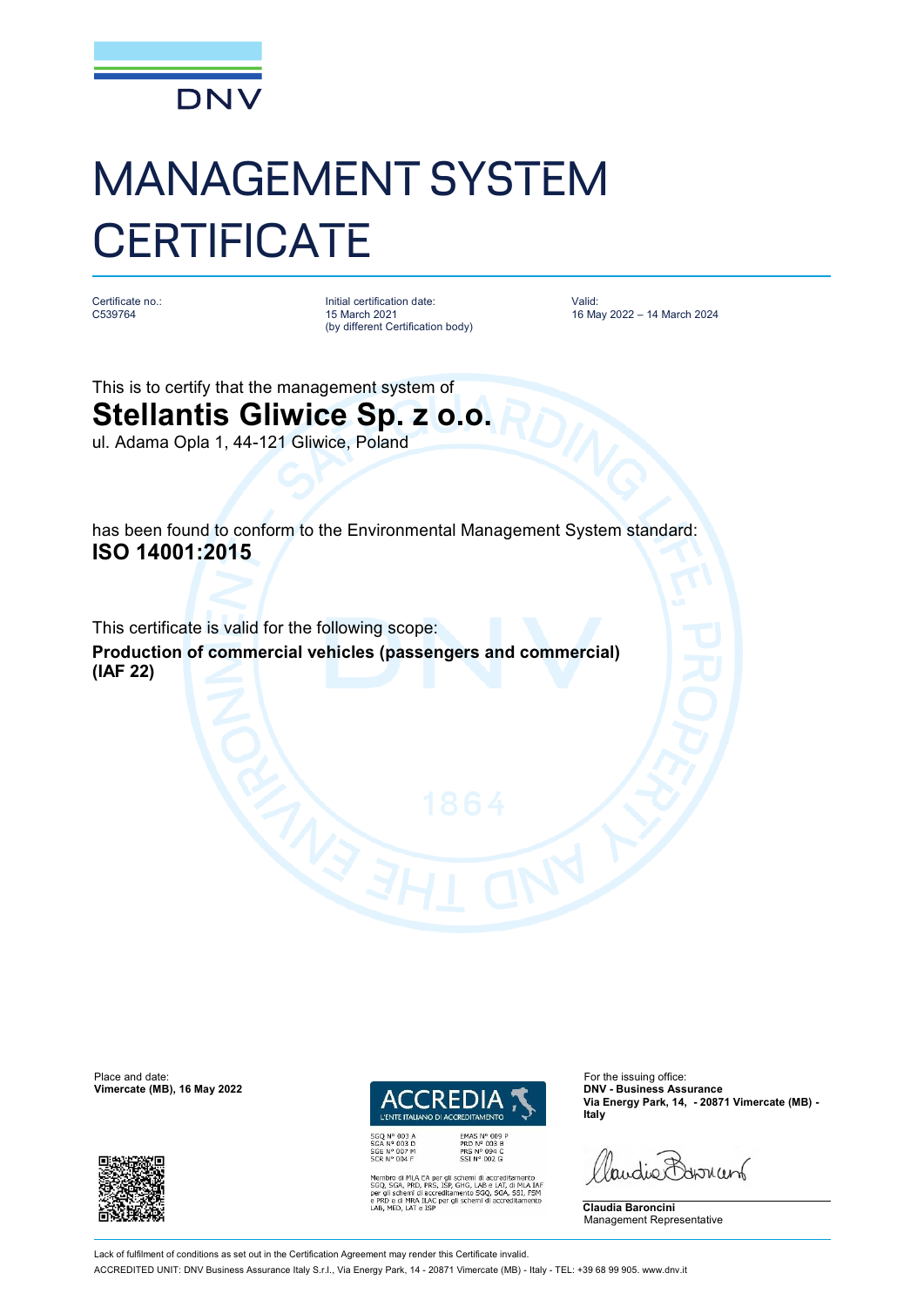

## **CERTYFIKAT** SYSTEMU ZARZĄDZANIA

Certyfikat Nr: C539696

Data pierwszej certyfikacji: 20 lutego 2020 (przez inną Jednostkę Certyfikacyjną) Ważność certyfikatu: 17 maja 2022 – 19 lutego 2023

Niniejszym potwierdza się, że system zarządzania organizacji:

### **Stellantis Gliwice Sp. z o.o.**

ul. Adama Opla 1, 44-121 Gliwice, Poland

spełnia wymagania normy Systemu Zarządzania Energią okazało się zgodne ze standardem Energy Management System **ISO 50001:2018**

Certyfikat obejmuje następujący zakres: **Produkcja samochodòw użytkowych (osobowych i dostawczych)**

 $V$ imercate (MB), 17 maja 2022





EMAS Nº 009 P<br>PRD Nº 003 B<br>PRS Nº 094 C<br>SSI Nº 002 G

**Via Energy Park, 14, - 20871 Vimercate (MB) - Italy**

landie Barnant



Pełnomocnik Zarządu

Miejsce i data: Wimieniu biura wystawiającego certyfikat:<br>
Vimieniu biura wystawiającego certyfikat:<br>
Vimieniu biura wystawiającego certyfikat:

di MLA EA per gli schemi di accreditamento<br>A, PRD, PRS, ISP, GHG, LAB e LAT, di MLA IAF<br>chemi di accreditamento SGQ, SGA, SSI, FSM<br>di MRA ILAC per gli schemi di accreditamento<br>D, LAT e ISP

Niespełnienie wymagań wymienionych w Umowie o Certyfikację może spowodować utratę ważności certyfikatu. Jednostka Akredytowana: DNV Business Assurance Italy S.r.l., Via Energy Park, 14 - 20871 Vimercate (MB) - Italy - TEL: +39 68 99 905. [www.dnv.it](http://www.dnv.it)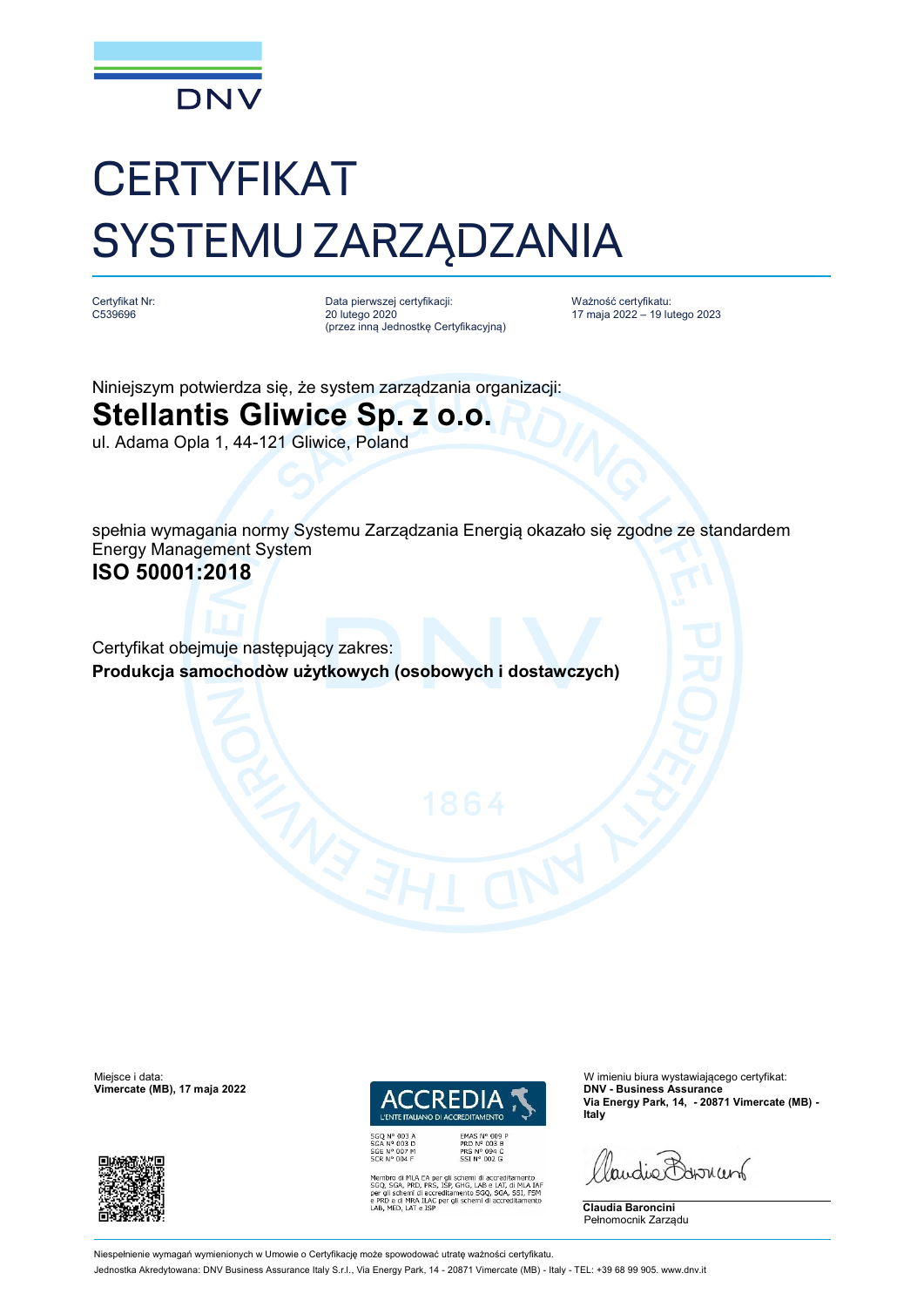

# MANAGEMENT SYSTEM **CERTIFICATE**

Certificate no.: C539696

Initial certification date: 20 February 2020 (by different Certification body) Valid: 17 May 2022 – 19 February 2023

This is to certify that the management system of **Stellantis Gliwice Sp. z o.o.** ul. Adama Opla 1, 44-121 Gliwice, Poland

has been found to conform to the Energy Management System standard: **ISO 50001:2018**

This certificate is valid for the following scope: **Production of commercial vehicles (passengers and commercial)**

Place and date: For the issuing office:<br> **Place and date:** For the issuing office:<br> **Place and date:** For the issuing office:<br> **Place and date:** For the issuing office:  $V$ imercate (MB), 17 May 2022





MLA EA per gli schemi di accreditamento<br>PRD, PRS, ISP, GHG, LAB e LAT, di MLA IAF<br>emi di accreditamento SGQ, SGA, SSI, FSM<br>MRA ILAC per gli schemi di accreditamento

**Via Energy Park, 14, - 20871 Vimercate (MB) - Italy**

landie Bornun

**Claudia Baroncini** Management Representative

Lack of fulfilment of conditions as set out in the Certification Agreement may render this Certificate invalid. ACCREDITED UNIT: DNV Business Assurance Italy S.r.l., Via Energy Park, 14 - 20871 Vimercate (MB) - Italy - TEL: +39 68 99 905. [www.dnv.it](http://www.dnv.it)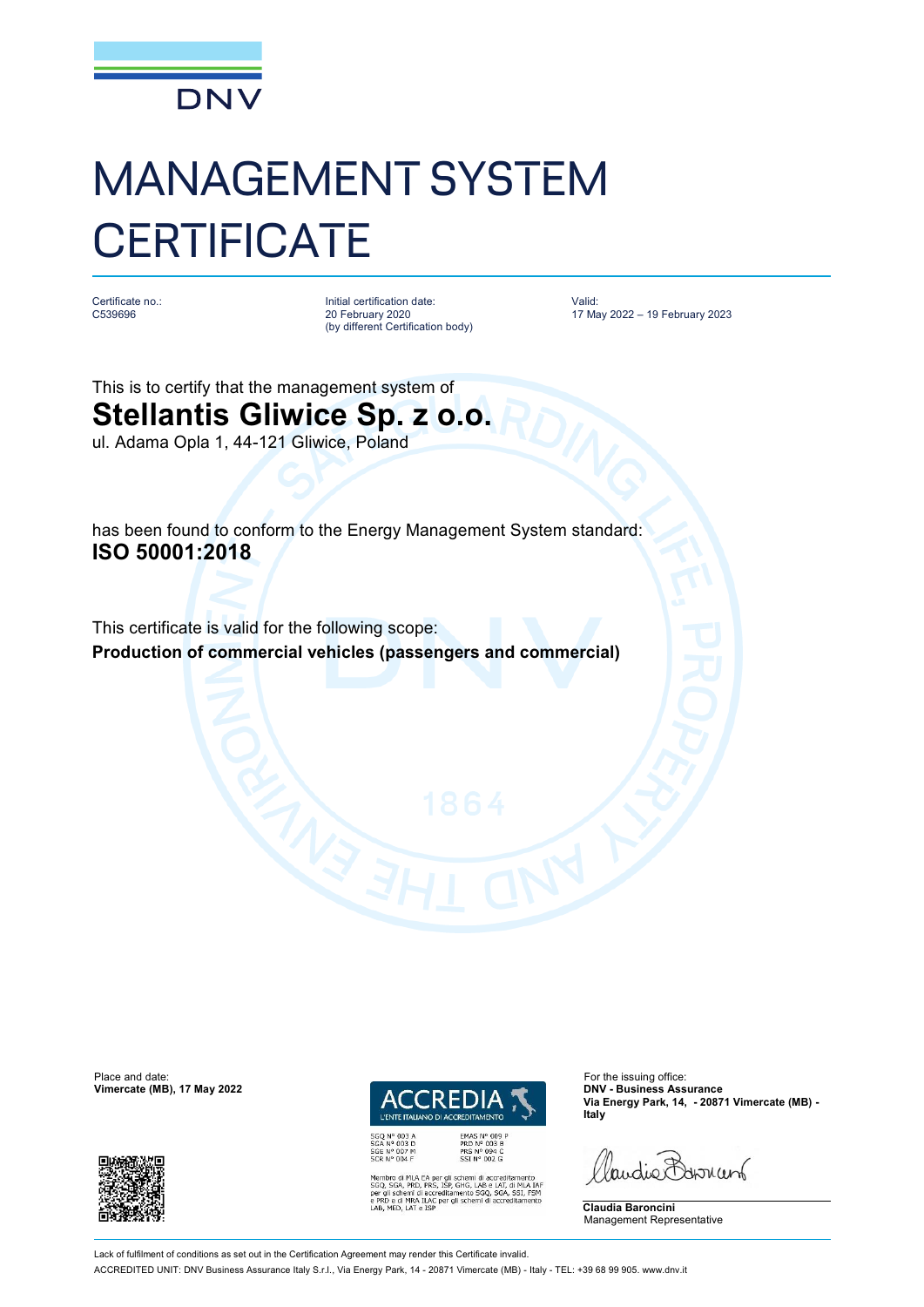### POLITYKA ZINTEGROWANEGO SYSTEMU ZARZĄDZANIA

Stellantis Gliwice sp. z o.o. Oddział I Zakład Silników w Tychach, jako producent silników spalinowych, zobowiązuje się produkować i dostarczać wyroby w pełni zaspokajające potrzeby naszych Klientów. Dążymy do tego, aby stać się najlepszym producentem silników spalinowych w grupie Stellantis, produkując wyroby bezpieczne dla użytkowników i środowiska.

Chcąc to osiągnąć, wyznaczono następujące cele:

- · Stale podnosić jakość naszych wyrobów.
- · Terminowo realizować zamówienia Klientów.
- · Minimalizować koszty.
- · Polepszać wskaźniki efektywności produkcji i ochrony środowiska (w tym Green Factory).
- · Spełniać wymagania prawne i inne zobowiązania dotyczące zgodności.
- · Ciggle podnosić kwalifikacje Pracowników i ich satysfakcję z wykonywanej pracy.
- Minimalizować negatywny wpływ na środowisko naturalne i zapobiegać zanieczyszczeniom.

Powyższe cele zobowiązujemy się realizować poprzez:

- Codzienne działania opierające się na wymaganiach Zintegrowanego Systemu Zarządzania.
- · Spełnianie wymagań norm ISO 14001:2015 oraz ISO 9001:2015 wraz ze standardem IATF 16949:2016.
- · Definiowanie, wdrażanie, kontrolowanie i ciągłe doskonalenie wszystkich procesów występujących w zakładzie, zgodnie z korporacyjnymi wymogami systemu zarządzania produkcja Stellantis Production Way.
- Swiadome zarządzanie ryzykami i szansami związanymi z działalnością zakładu.
- · Systematyczne analizy wyników i podejmowanie skutecznych działań zapobiegawczych i korygujących w przypadku wykrycia błędów zarówno w naszym Zakładzie, jak i u naszych Dostawców.
- · Wdrażanie nowoczesnych rozwiązań technologicznych minimalizujących zużycie energii, przyjaznych dla Pracowników i środowiska.
- · Kształtowanie świadomości wszystkich Pracowników w zakresie Zintegrowanego Systemu Zarządzania wykorzystując różnorodne techniki wizualizacji oraz motywowanie do podejmowania inicjatyw podnoszących jakość i chroniących środowisko.

Każdy nasz Pracownik, na każdym szczeblu hierarchii, zna i rozumie nasza Polityke ZSZ oraz jest odpowiedzialny za jej codzienną realizację.

Dyrektor Zakładu Stellantis Gliwice sp. z o.o. Oddział I Zakład Silników w Tychach

Janusz Puzoń

Tychy 20.01.2022